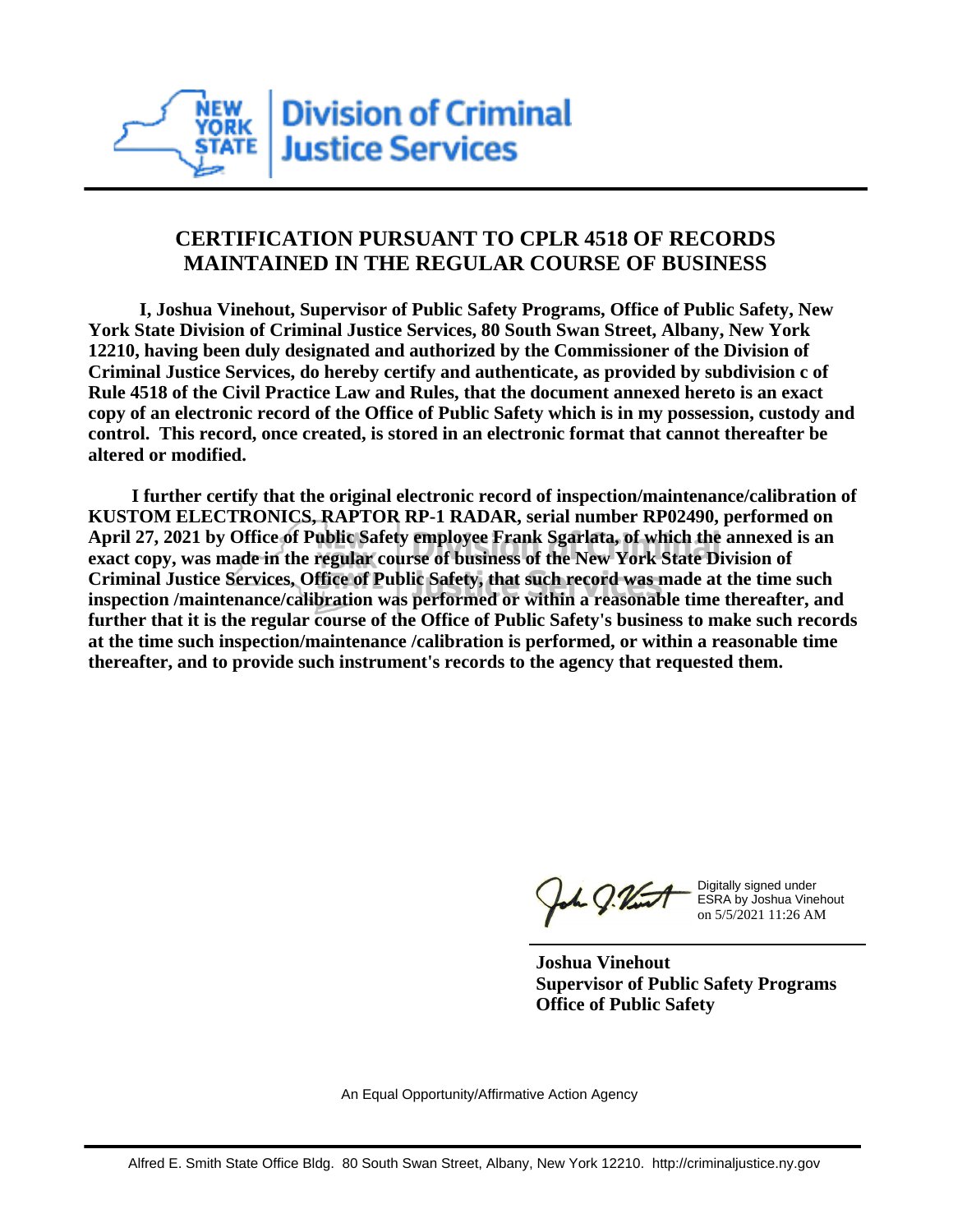## **RADAR RECORD OF INSPECTION / MAINTENANCE / CALIBRATION**

## **Name of Submitting Agency: Wayne County Sheriff`s Office Manufacturer: KUSTOM ELECTRONICS Model: RAPTOR RP-1 Date: April 27, 2021 Serial Number: RP02490**

 **I hereby certify that KUSTOM ELECTRONICS RADAR, model RAPTOR RP-1, serial number RP02490/ / RK03894 / / RK04144, has been calibrated using standards whose accuracies are established by the National Bureau of Standards, or have been derived by the ratio type of self calibration techniques. Calibration has been effected by controlled tests performed on the date indicated above.**

| <b>Test No</b> | <b>Internal Standard</b>                   | <b>Test Result</b> |
|----------------|--------------------------------------------|--------------------|
|                | <b>PAS MPH</b>                             | <b>PAS MPH</b>     |
| <b>Test No</b> | <b>Certification Standard (Stationary)</b> | <b>Test Result</b> |
|                | 65 MPH                                     | 65 MPH             |
|                | 35 MPH<br>YORK                             | 35 MPH             |
| <b>Test No</b> | <b>Certification Standard (Moving)</b>     | <b>Test Result</b> |
|                | 65 MPH                                     | <b>30 MPH</b>      |
|                | 35 MPH                                     |                    |

**Turning Fork Certification / Date of Certification: April 27, 2021**

| <b>Serial Number</b> | Frequency | <b>Test Result</b> |
|----------------------|-----------|--------------------|
| 5261                 |           | 65 MPH             |

**The above stated tuning fork has been tested and found to oscillate at 4730 Hertz. It will cause a calibration signal of 65 MPH when used with a Doppler traffic radar operating at 24,150 Mhz.**

| <b>Serial Number</b> | Frequency | <b>Test Result</b> |
|----------------------|-----------|--------------------|
| 47630                | 2540 HZ   | 35 MPH             |

**The above stated tuning fork has been tested and found to oscillate at 2540 Hertz. It will cause a calibration signal of 35 MPH when used with a Doppler traffic radar operating at 24,150 Mhz.**

 **I further certify that the entries made in these records were made at the time that the inspection /maintenance/calibration of the above identified RADAR was performed, or within a reasonable time thereafter.**

 *page 1 of 2* 

Digitally signed under ESRA by Frank Sgarlata on 4/27/2021 12:36 PM

**\_\_\_\_\_\_\_\_\_\_\_\_\_\_\_\_\_\_\_\_\_\_\_\_\_\_\_\_\_\_\_\_\_\_\_\_\_**

**Frank Sgarlata Highway Safety Equipment Technician Office of Public Safety**